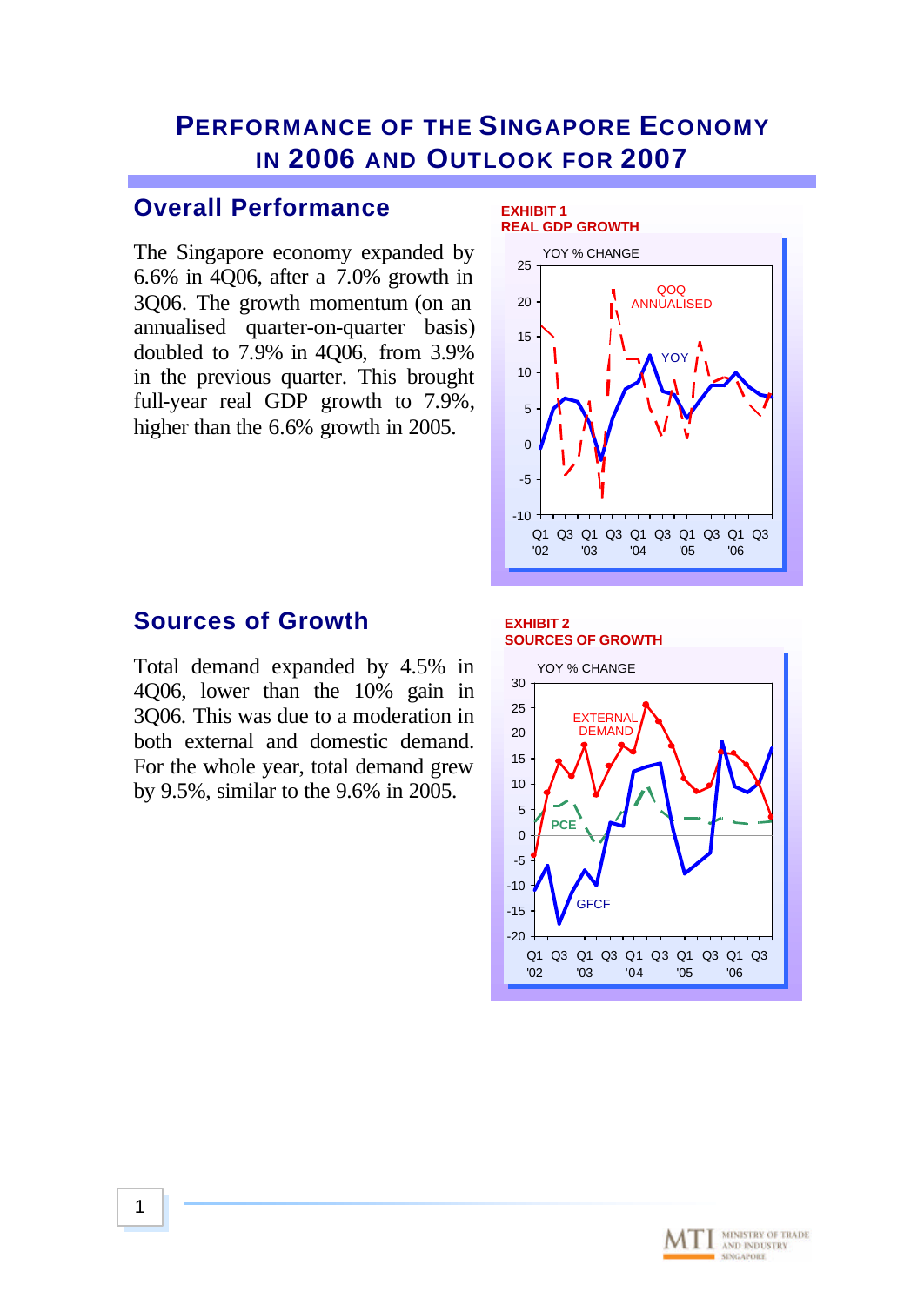## **Sectoral Performance**

Apart from wholesale and retail trade, all sectors experienced positive growth momentum in 4Q06. For 2006 as a whole, all sectors registered growth, led by manufacturing, wholesale & retail trade and financial services.

THE MANUFACTURING SECTOR grew at a more modest pace of 7.7% in 4Q06, after a 9.5% expansion in 3Q06. This was due mainly to a fall in the output of the electronics and chemicals clusters, and slower growth in the precision engineering cluster. Growth in the transport engineering cluster eased but remained strong. Meanwhile, the biomedical manufacturing cluster accelerated from a growth of 4.7% in 3Q06 to 27% in 4Q06. For the whole year, the manufacturing sector grew by 12%, up from 9.5% in 2005, supported by stronger performances in the transport engineering, biomedical manufacturing and precision engineering clusters.

THE CONSTRUCTION SECTOR continued to expand by 4.7%, following 5.8% in 3Q06. Growth momentum on a seasonally adjusted quarter-on-quarter basis remained strong at 12%. Certified payments grew by a mild 0.7%, down from 9.8% in 3Q06. Contracts awarded shrank 8.0% in 4Q06 after a spike in growth in the previous quarter. For the year, the sector grew by 2.7%, up from 0.7% in 2005.

#### **EXHIBIT 3 MANUFACTURING SECTOR**



### **EXHIBIT 4 CONSTRUCTION SECTOR**



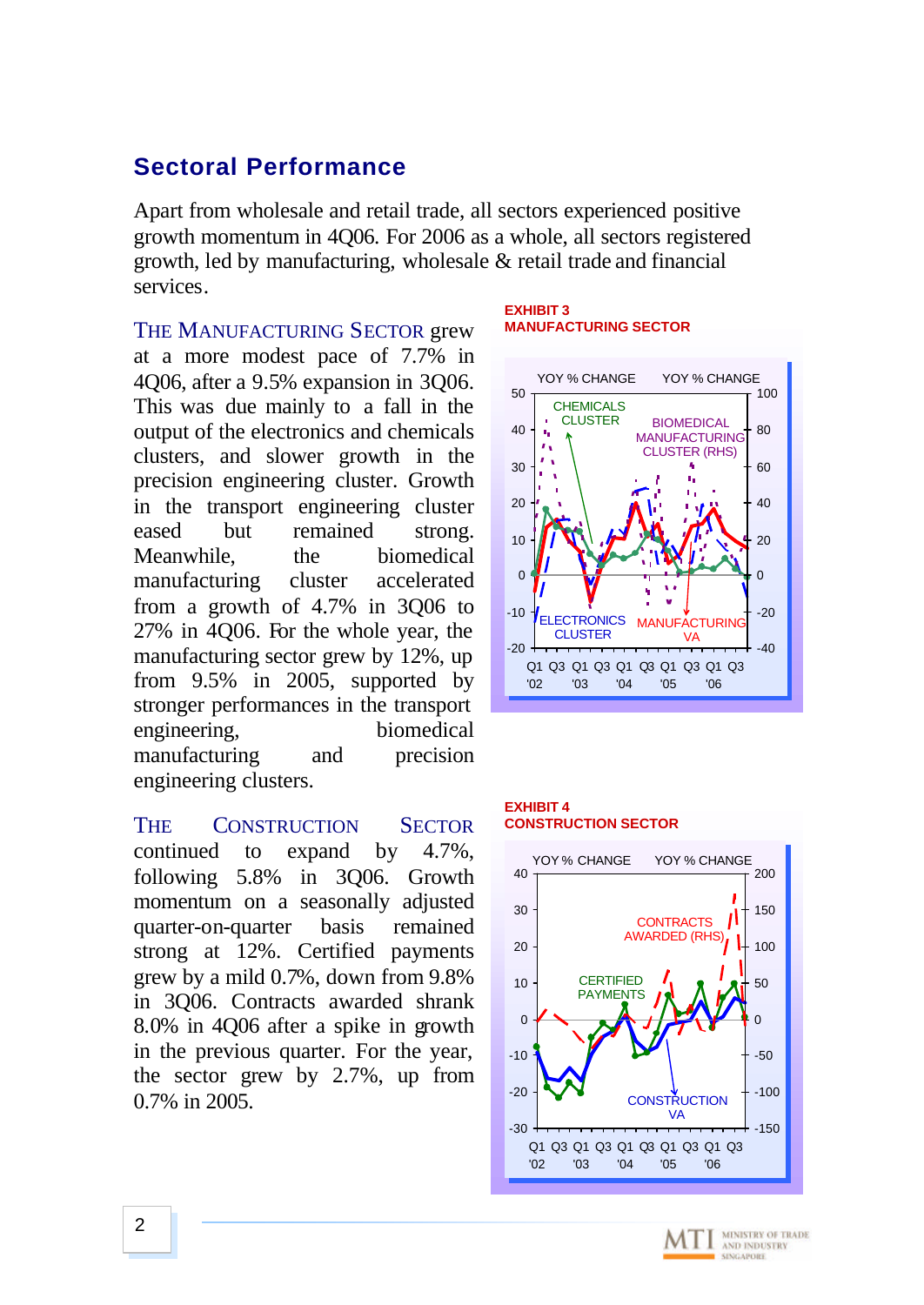THE WHOLESALE AND RETAIL TRADE SECTOR expanded 6.9% in 4Q06, but its growth momentum was down by 3.5%. The wholesale segment moderated, with growth of non-oil re-exports halved from 13% in 3Q06 to 6.3% in 4Q06. Performance of the retail segment improved further as retail sales went up 7.9% in 4Q06, compared to 5.2% in the previous quarter. Over 2006, the wholesale and retail sector expanded strongly by 10%, up from 9.6% in 2005.

THE TRANSPORT AND STORAGE SECTOR grew 4.0% in 4Q06, similar to that in the previous quarter. Within the sector, the air transport segment turned in better performance while the water transport segment moderated. Slower growth was seen in both sea cargo and air cargo handled. Meanwhile, growth in air passengers handled and container throughput improved compared to 3Q06. Overall, the transport and storage sector expanded 4.3% in 2006, similar to the 4.2% in 2005.

### **EXHIBIT 5 WHOLESALE AND RETAIL TRADE SECTOR**



### **EXHIBIT 6 TRANSPORT AND STORAGE SECTOR**



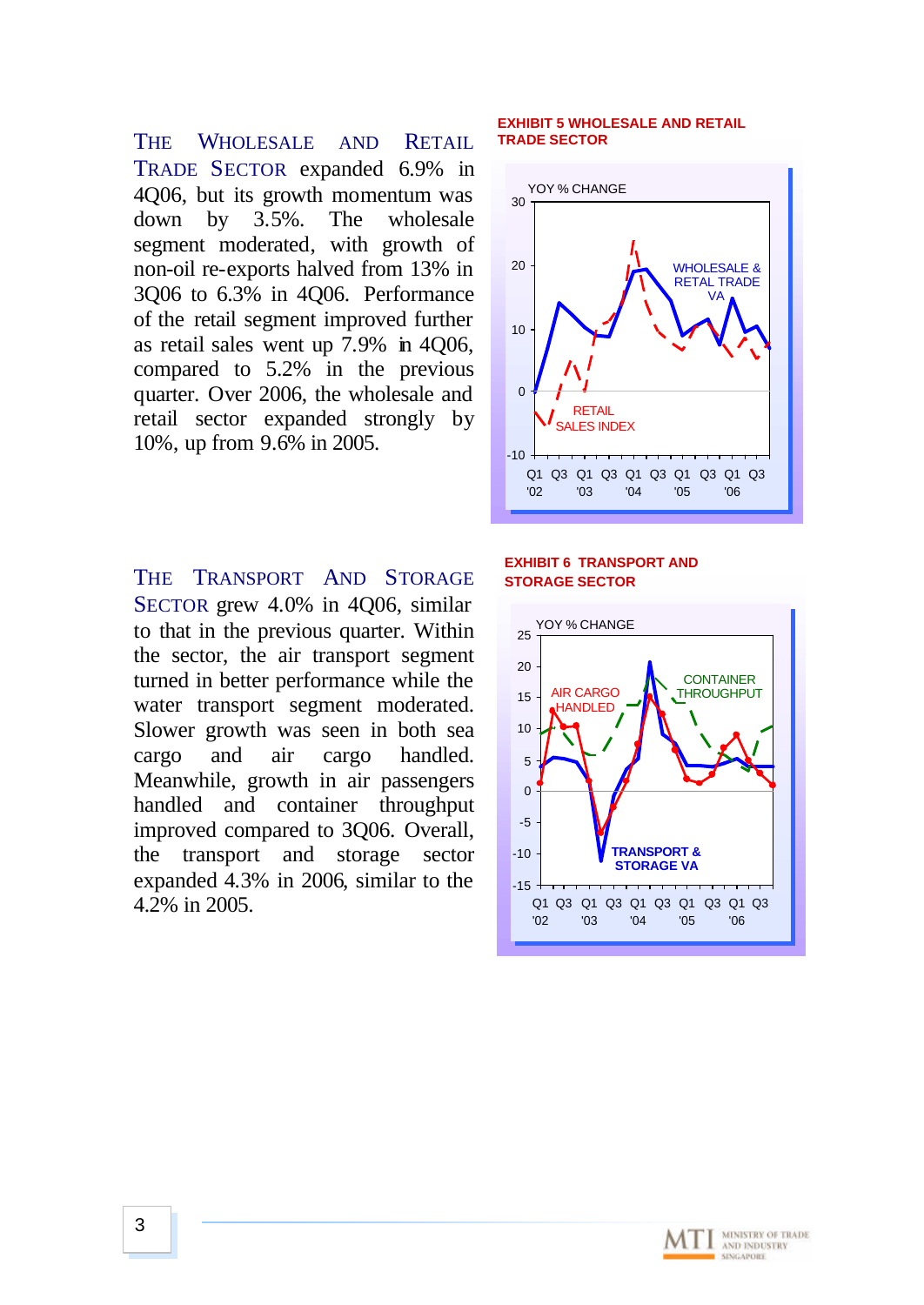THE HOTELS AND RESTAURANTS SECTOR continued to strengthen in 4Q06 with a 6.1% gain following a 4.4% growth in 3Q06. Visitor arrivals rose 8.4% compared with 4.5% in the previous quarter. This helped to raise the average occupancy rate of hotels to 88% in 4Q06, compared to 85% a year earlier. Hotel room revenues went up 12% after a 28% increase in 3Q06. For the year as a whole, the sector grew by 5.1%, up from 4.3% in 2005, on the back of a record 9.7 million visitor arrivals.

THE **INFORMATION** AND COMMUNICATIONS SECTOR registered a better performance in 4Q06 with a growth of 6.0%, following a 3.6% gain in 3Q06. The number of broadband subscribers continued to register double-digit growth in the quarter. International telephone call duration and the number of mobile phone subscribers grew at a faster pace compared to the previous quarter. The sector expanded by 4.6% during the year, compared to 5.5% in 2005.

#### **EXHIBIT 7 HOTELS AND RESTAURANTS SECTOR**



### **EXHIBIT 8 INFORMATION AND COMMUNICATIONS SECTOR**



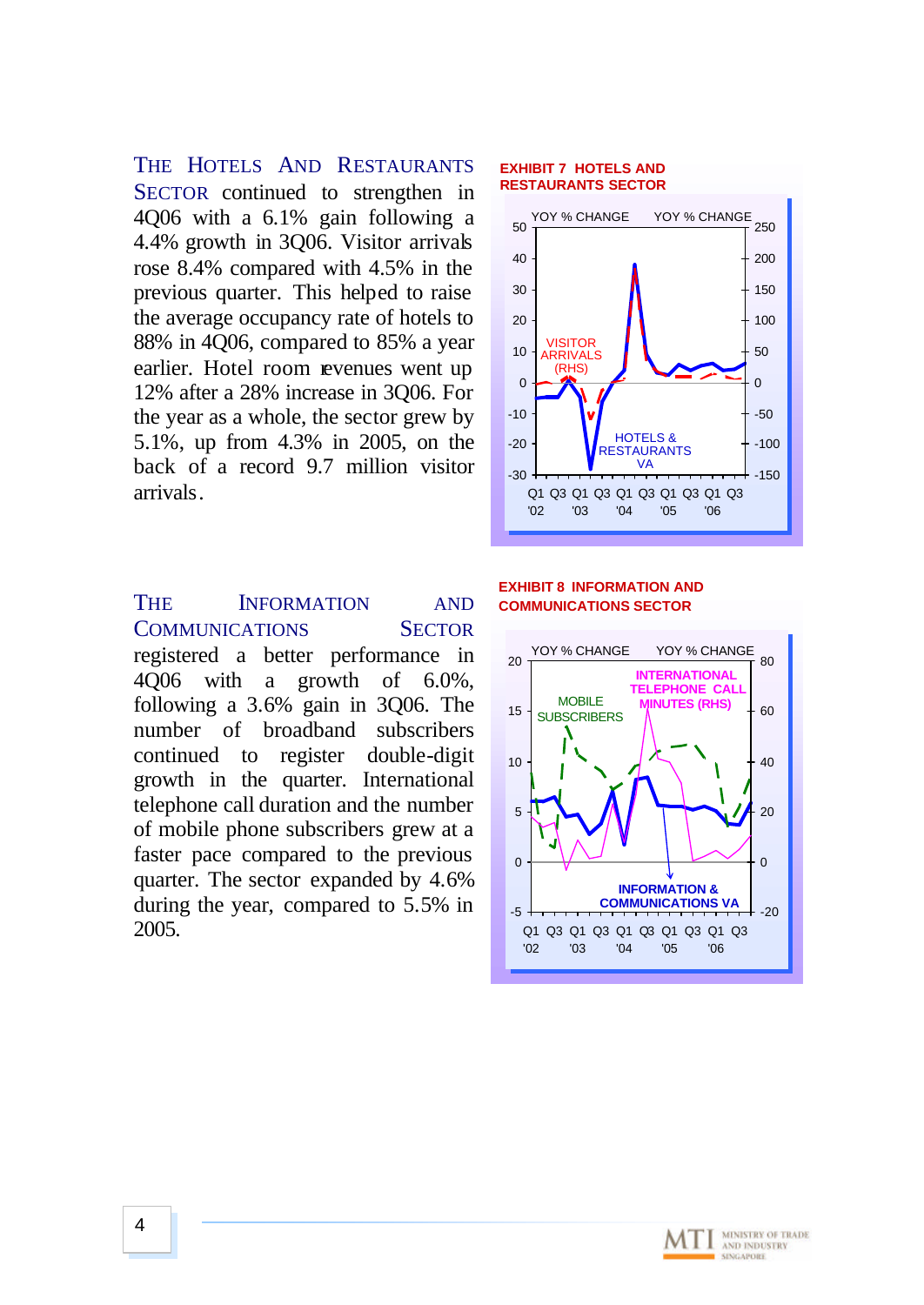THE FINANCIAL SERVICES SECTOR expanded by 11% in 4Q06, after growing by 7.4% a quarter earlier. The expansion was broad-based across most segments. In particular, the stock trading segment enjoyed a sharp increase in activity during the quarter. Fund management, Asian currency units, and forex segments also registered strong growth in 4Q06. The strong performance in the final quarter brought the sector's full-year growth to 9.2%, higher than the 7.6% gain in 2005.

THE BUSINESS SERVICES SECTOR rose by 5.4% in 4Q06, following a 5.1% gain in the previous quarter. The expansion in the sector was driven by activities in the consultancy, architectural & engineering and business representative offices as well as real estate segment. For the year as a whole, the business services sector grew by 5.8%, similar to the 5.9% growth achieved in 2005.

#### **EXHIBIT 9 FINANCIAL SERVICES SECTOR**



**EXHIBIT 10 BUSINESS SERVICES SECTOR**



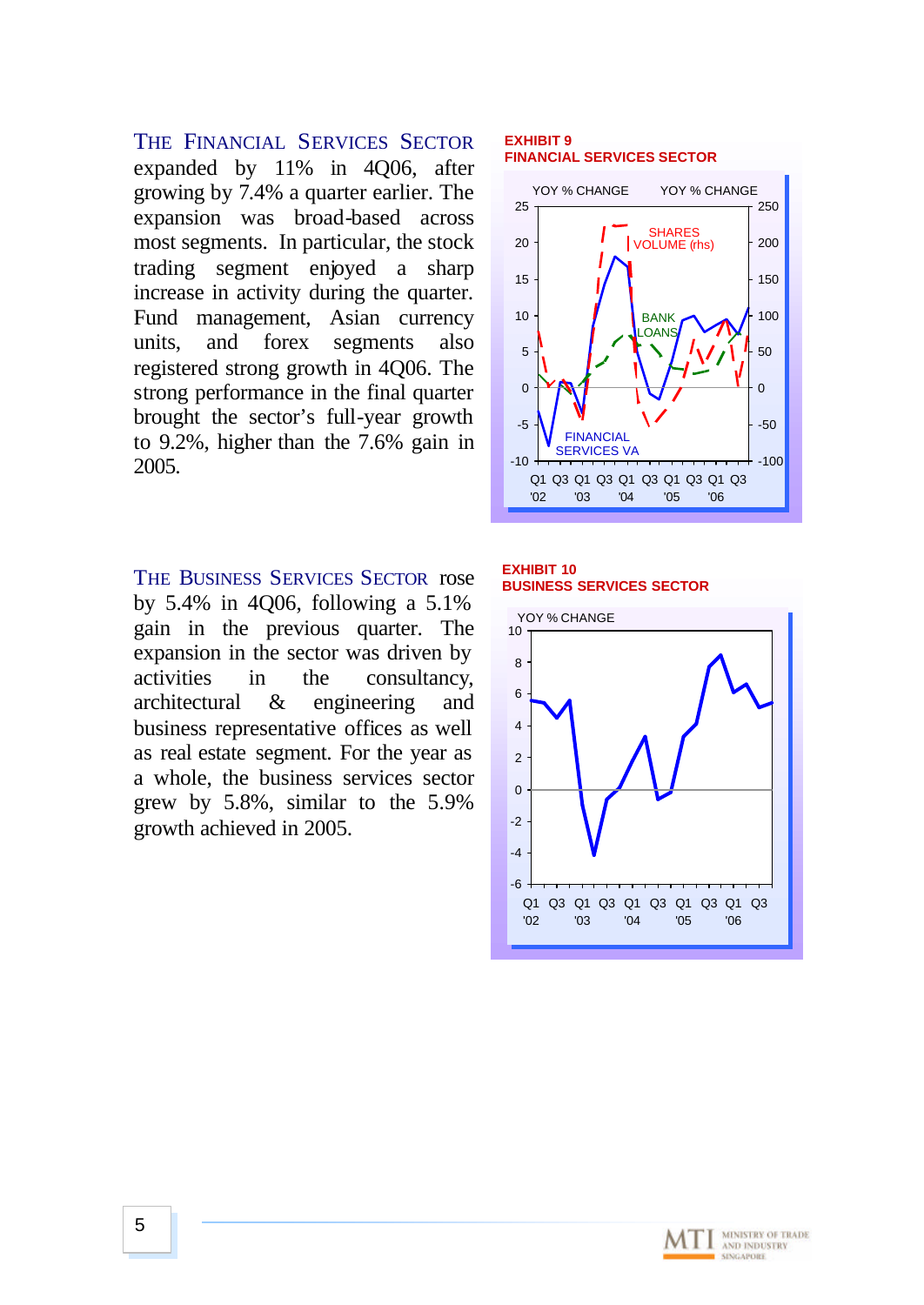### **Labour Market**

Total employment grew strongly by 48,800 in 4Q06, higher than the 43,000 in 3Q06. The bulk of the gains continued to come from services (32,300) while manufacturing and construction also posted increases in employment. During the quarter, 3,000 workers were laid off, higher than the 2,435 retrenched in 3Q06. Seasonallyadjusted unemployment rate fell slightly from 2.7% in September 2006 to 2.6% in December 2006. Over the year, total employment creation reached an all-time high of 173,300, surpassing 113,300 in the previous year.



### **Labour Productivity**

Labour productivity in 4Q06 declined by 0.7% as employment gains outpaced GDP growth. At the sectoral level, business services saw the largest drop in productivity levels (-5.1%), followed by construction  $(-3.3\%)$ , information and communications (-3.0%), hotels and restaurants (-2.4%) and manufacturing (-0.7%) sectors. On the other hand, the other sectors registered positive growth in productivity, viz, wholesale and retail trade (1.8%), financial services (1.6%) and transport and storage (0.5%). For 2006, productivity growth slowed from 2.1% in 2005 to 1.2% in 2006.





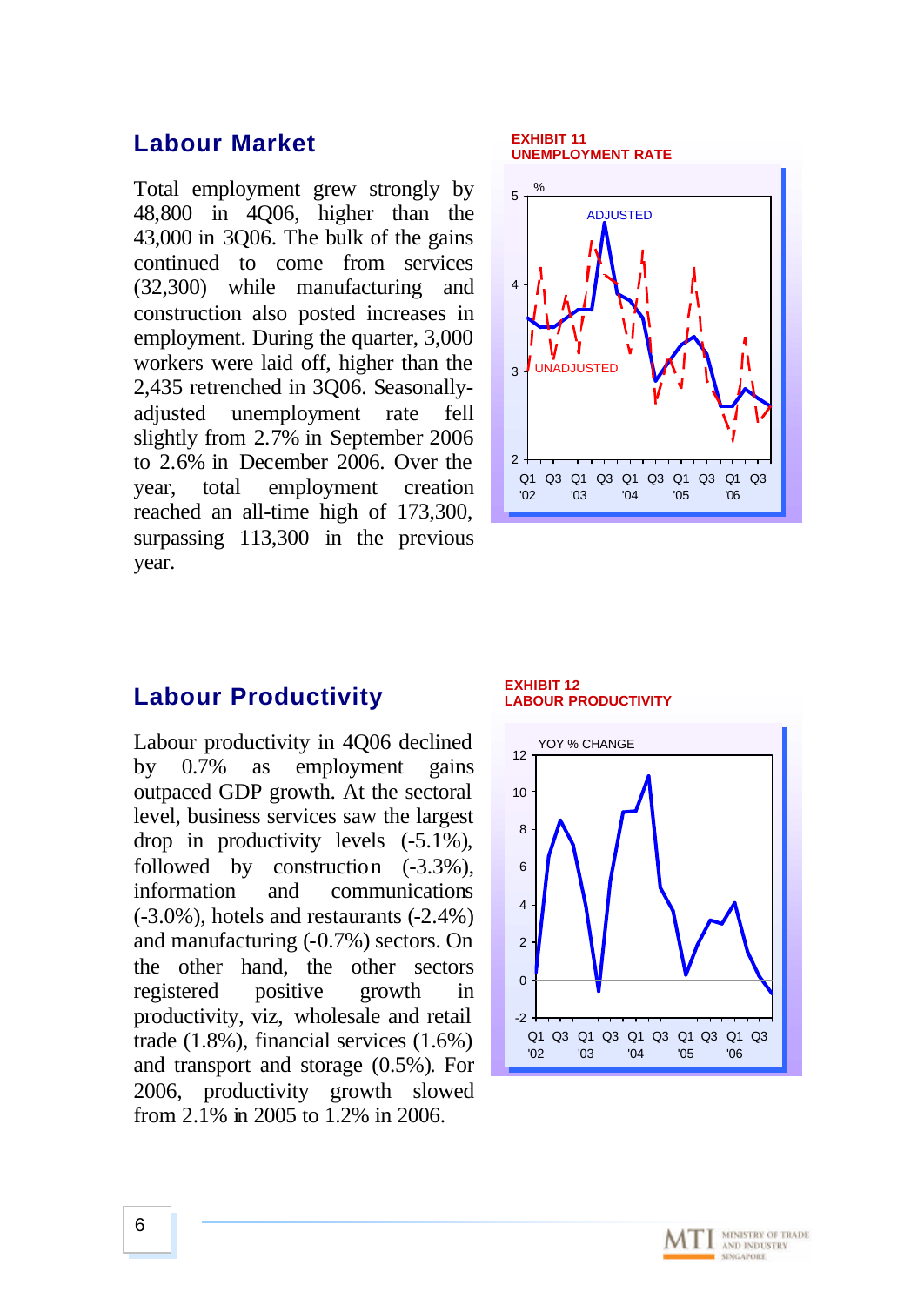## **Business Costs**

Unit labour Cost (ULC) of the overall economy increased by a marginal 0.1% in 4Q06, following a 1.5% increase in 3Q06. For the whole of 2006, ULC was down by 0.5%, a smaller decline compared to the previous year. Unit business cost (UBC) in the manufacturing sector went up by 2.4% in 4Q06. Over 2006, UBC rose by 0.6%, after remaining flat a year earlier. The 3.6% fall in manufacturing ULC was offset by the increases in services costs (mainly utilities and rental) and government rates & fees (mainly property prices).

## **External Trade**

Singapore's external trade expanded by 3.0% in 4Q06, down from the 13% in 3Q06. Growth of total exports slowed to 2.0% after a 12% increase a quarter earlier, as both oil and non-oil domestic exports (NODX) declined while growth of re-exports moderated. Non-oil imports (excluding aircraft and ships) rose 2.6%, after posting 8.5% growth in 3Q06. In volume terms, total trade increased by 5.2%, compared to 11% in the previous quarter. Over 2006, external trade expanded by 13% while NODX growth edged up to 8.5% from 8.2% in 2005.

### **EXHIBIT 13 UNIT BUSINESS COST & UNIT LABOUR COST**







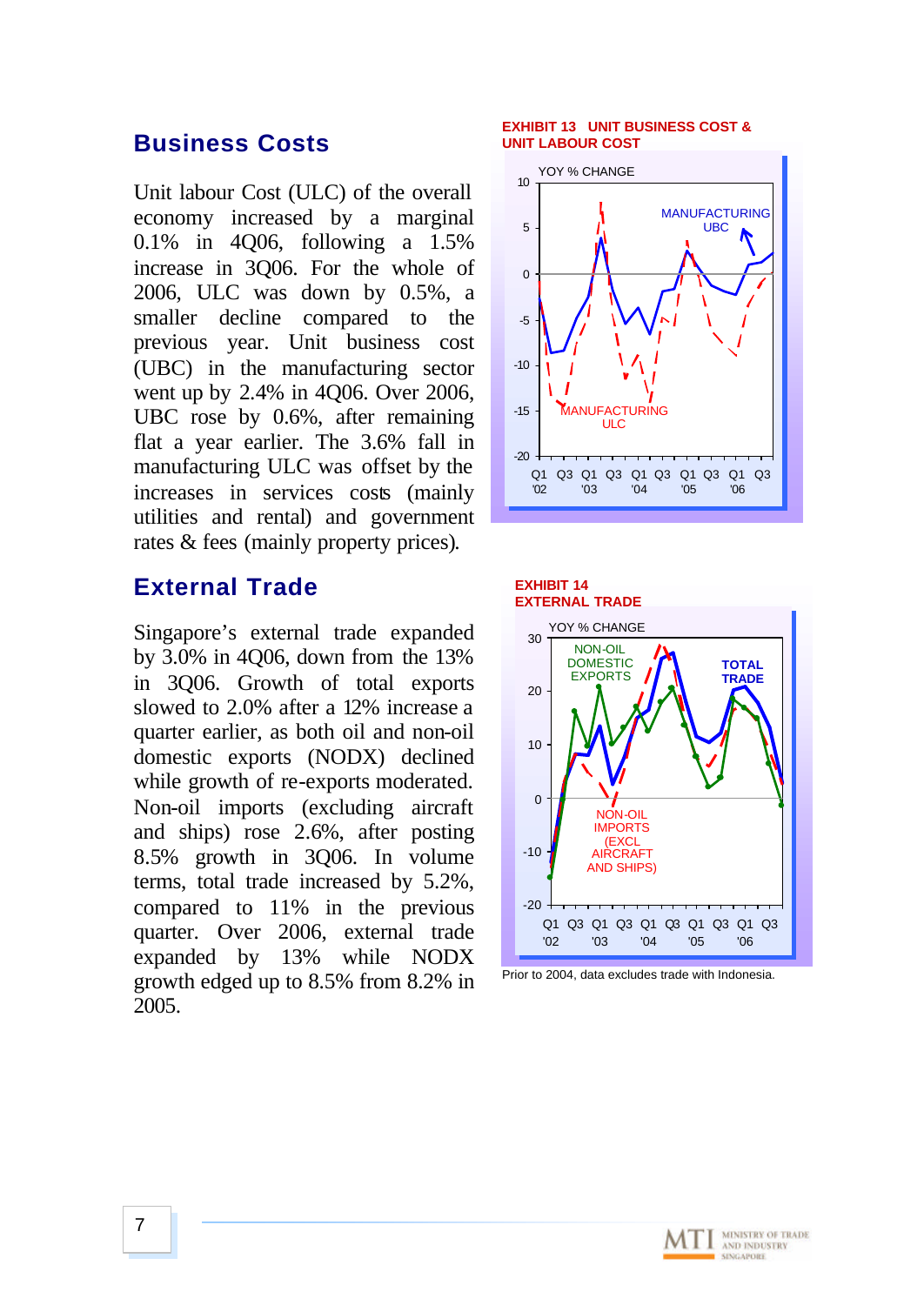### **Investment Commitments**

In 4Q06, manufacturing investment commitments totalled \$2.9 billion in terms of fixed assets. This brought total manufacturing investment commitments for the whole year to \$8.8 billion, a 3.8% increase over the previous year. When fully operational, these commitments would generate a value added of almost \$7 billion per annum and create 16,200 jobs, of which 56% would be for skilled workers. Total business spending commitments in services promoted by EDB amounted to \$714 million in 4Q06. For the whole of 2006, commitments in these services industries were \$2.8 billion, up from \$2.5 billion a year earlier. When fully realised, these commitments would generate a value added of \$6.5 billion per annum and create 10,600 jobs. 77% of these jobs would be for skilled workers.

### **Balance of Payments**

Singapore's overall balance of payments registered a larger surplus of \$8.5 billion in 4Q06 compared with \$4.0 billion in the previous quarter. This brought the overall balance of payments for the whole of 2006 to \$26 billion, compared to \$20 billion in 2005. This largely reflected the larger current account surplus which offset the capital and financial account outflow during the year. Consequently, Singapore's official foreign reserves rose to \$211 billion as at end-2006.

#### **EXHIBIT 15 MANUFACTURING INVESTMENT COMMITMENTS**



### **EXHIBIT 16 BALANCE OF PAYMENTS**



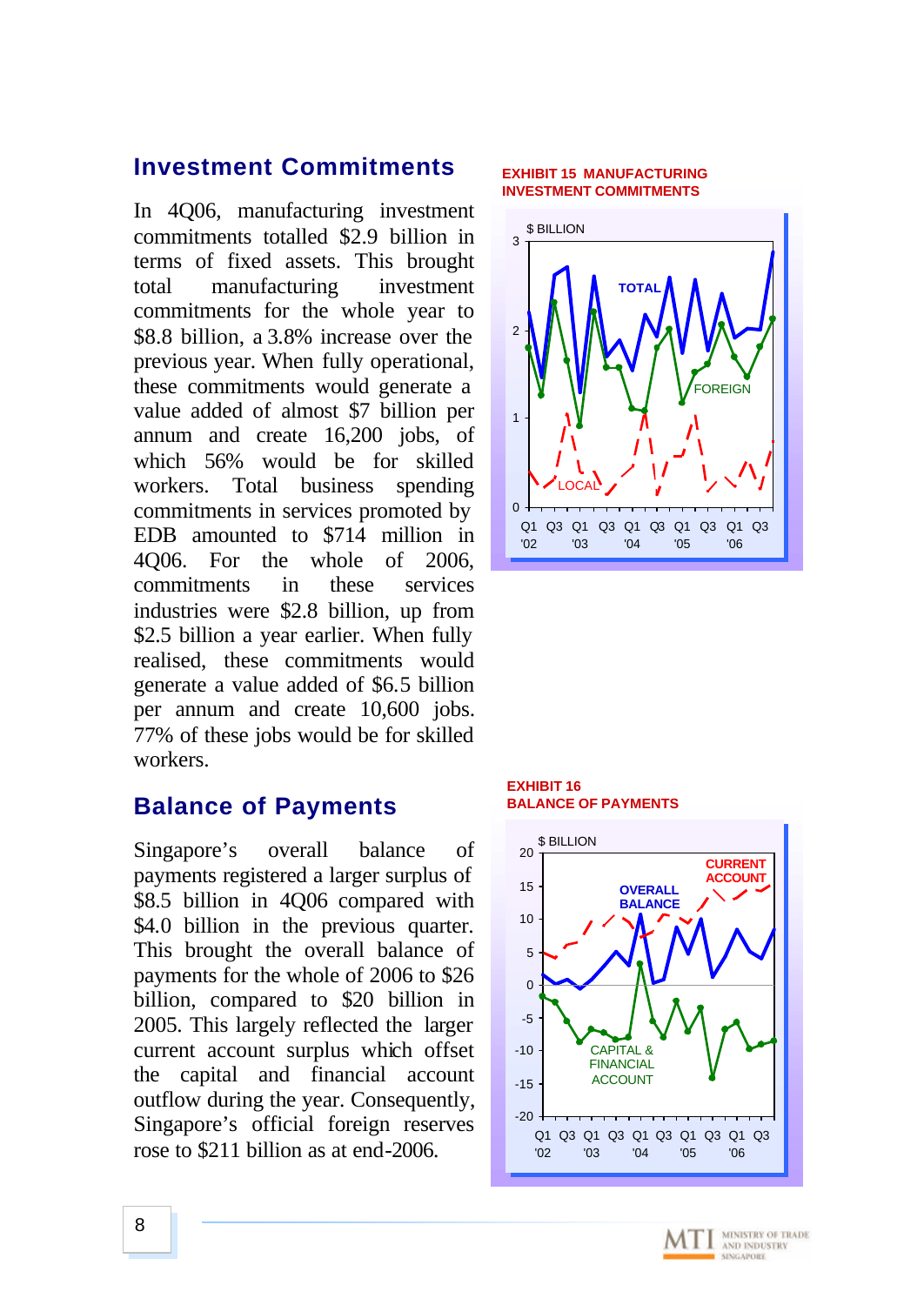## **Consumer Price Inflation**

The CPI rose by 0.6% year-on-year in 4Q06, compared to 0.7% in 3Q06. The categories which saw the largest increase were food (1.6%) and education & stationery (1.5%), and housing (1.3%). However, prices of clothing & footwear dipped slightly (-0.2%) while costs of transport & communications fell by 1.6%. For the whole year, consumer price inflation rose 1.0%, up from 0.5% in 2005. Among all the categories, housing cost registered the largest annual increase (2.7%), due mainly to higher electricity tariffs.



## **Outlook for 2007**

The global economic conditions have improved over the last few months. In the US, fears of the housing market correction spilling over to the wider economy have subsided with a pickup in housing sales. Prospects for the EU are healthy, supported by strong business confidence. In Asia, China and India are expected to see continued strong growth, while the outlook for Japan remains favourable on the back of stronger corporate profits.

Oil prices have fallen from its peak in 2006 amid weeks of mild winter weather in the US and larger than expected increases in oil inventories. In the electronics industry, the inventory correction is improving. Research house Gartner has forecast worldwide semiconductor sales to grow by a healthy 9.2% in 2007, following the 10.4% growth in 2006.

On the domestic front, forward looking indicators point towards continued growth in the next few quarters. The composite leading index recovered from a dip in the third quarter, rising to its highest level in the fourth quarter. The latest surveys of business expectations also show that firms in the manufacturing and services remain optimistic about business conditions in the next 6 months.

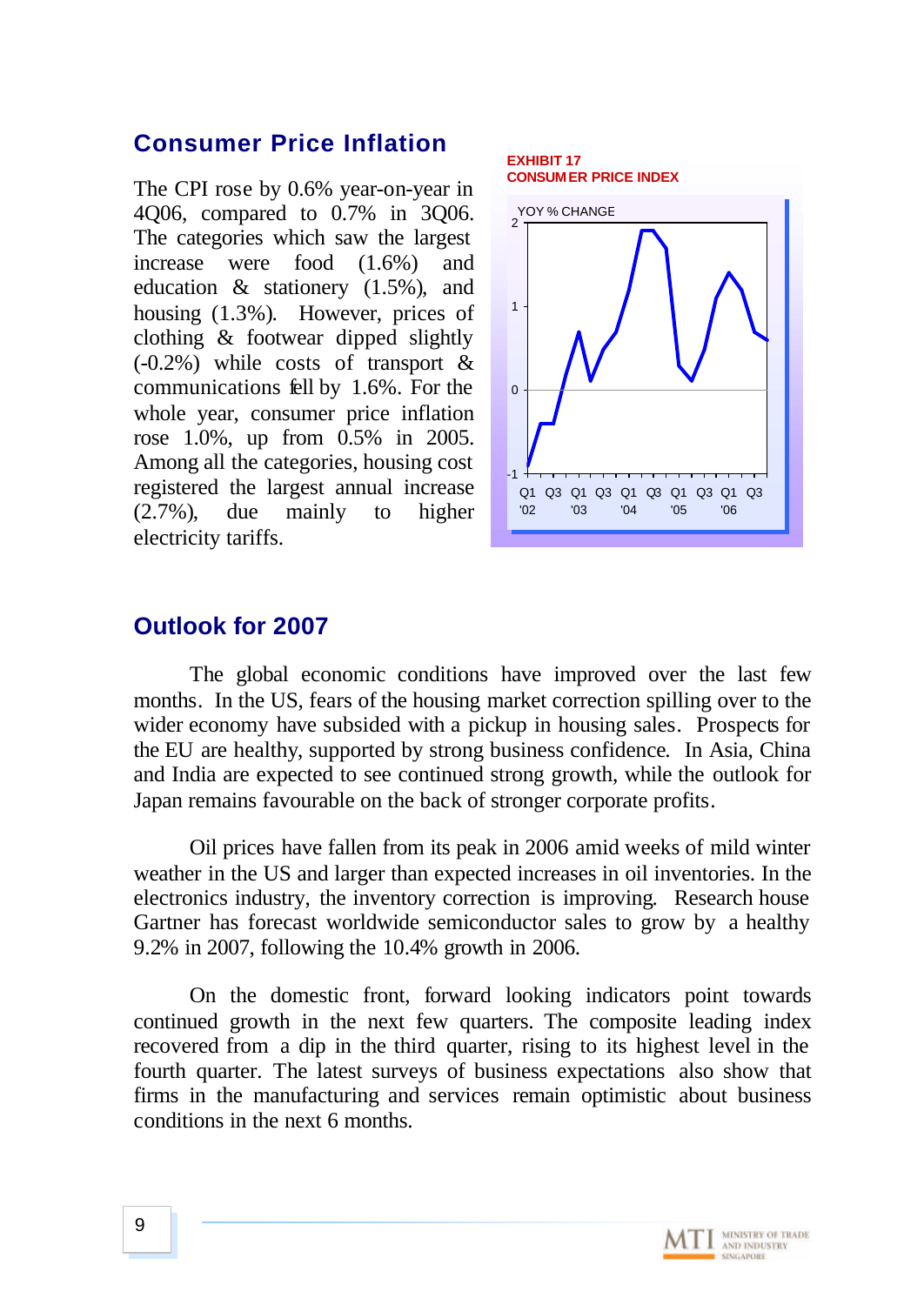Although the economic outlook is generally positive, some downside risks persist. An Avian flu pandemic threat has resurfaced as a growing number of countries reported cases of infection in birds in recent weeks. Other uncertainties include the disorderly unwinding of global imbalances, terrorism and the vulnerability of oil prices to supply shocks.

Taking into account the above factors, the Ministry of Trade and Industry has revised the 2007 economic growth forecast from 4.0-6.0% to  $4.5 - 6.5\%$ .



<sup>&</sup>lt;sup>1</sup> The y-axis of the chart on business expectations represents the net weighted balance of companies that predict an improvement in business situation. This is derived from the weighted percentage of companies in the survey that predict better business minus the weighted percentage of companies that predict worse business.



l